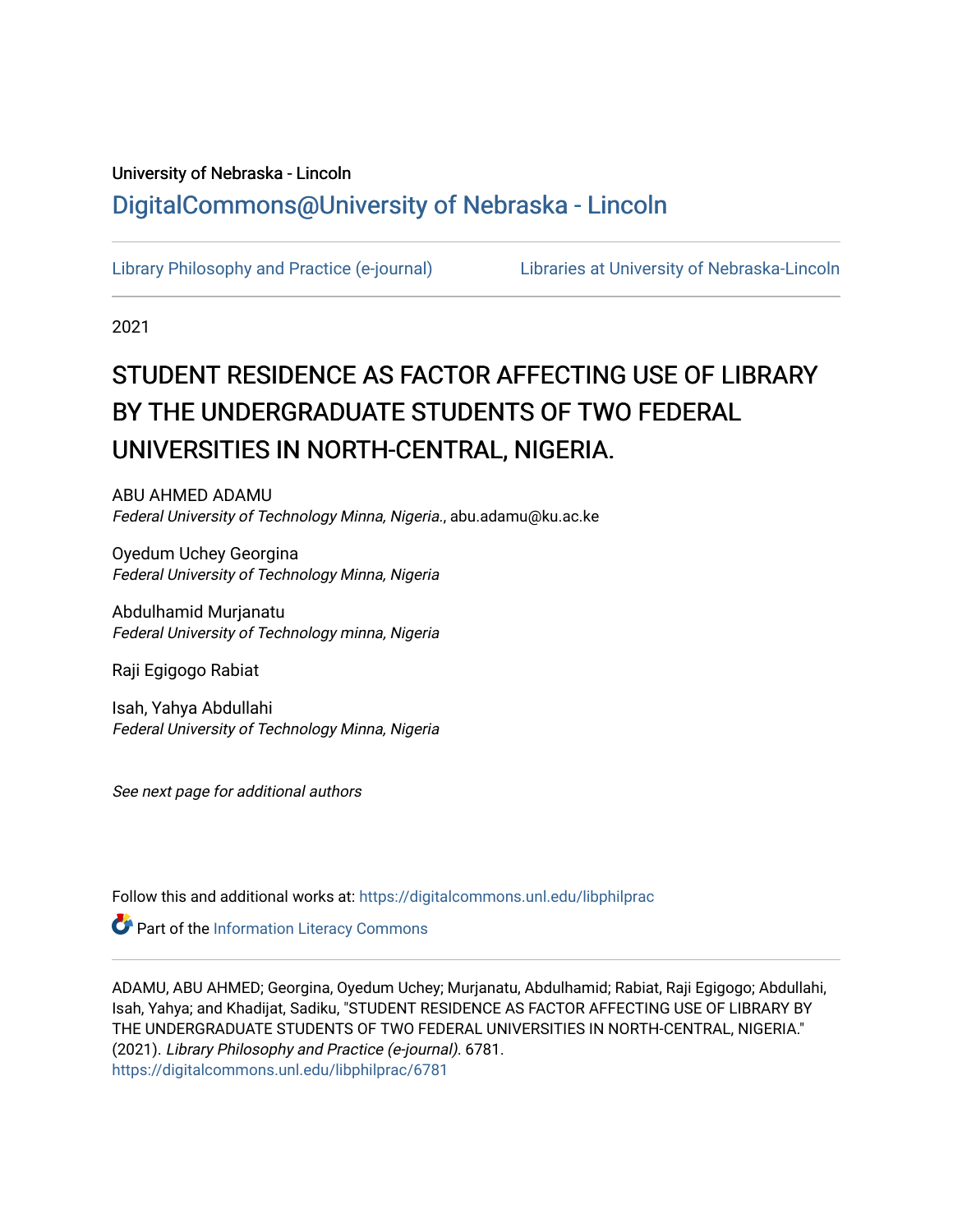## Authors

ABU AHMED ADAMU; Oyedum Uchey Georgina; Abdulhamid Murjanatu; Raji Egigogo Rabiat; Isah, Yahya Abdullahi; and Sadiku Khadijat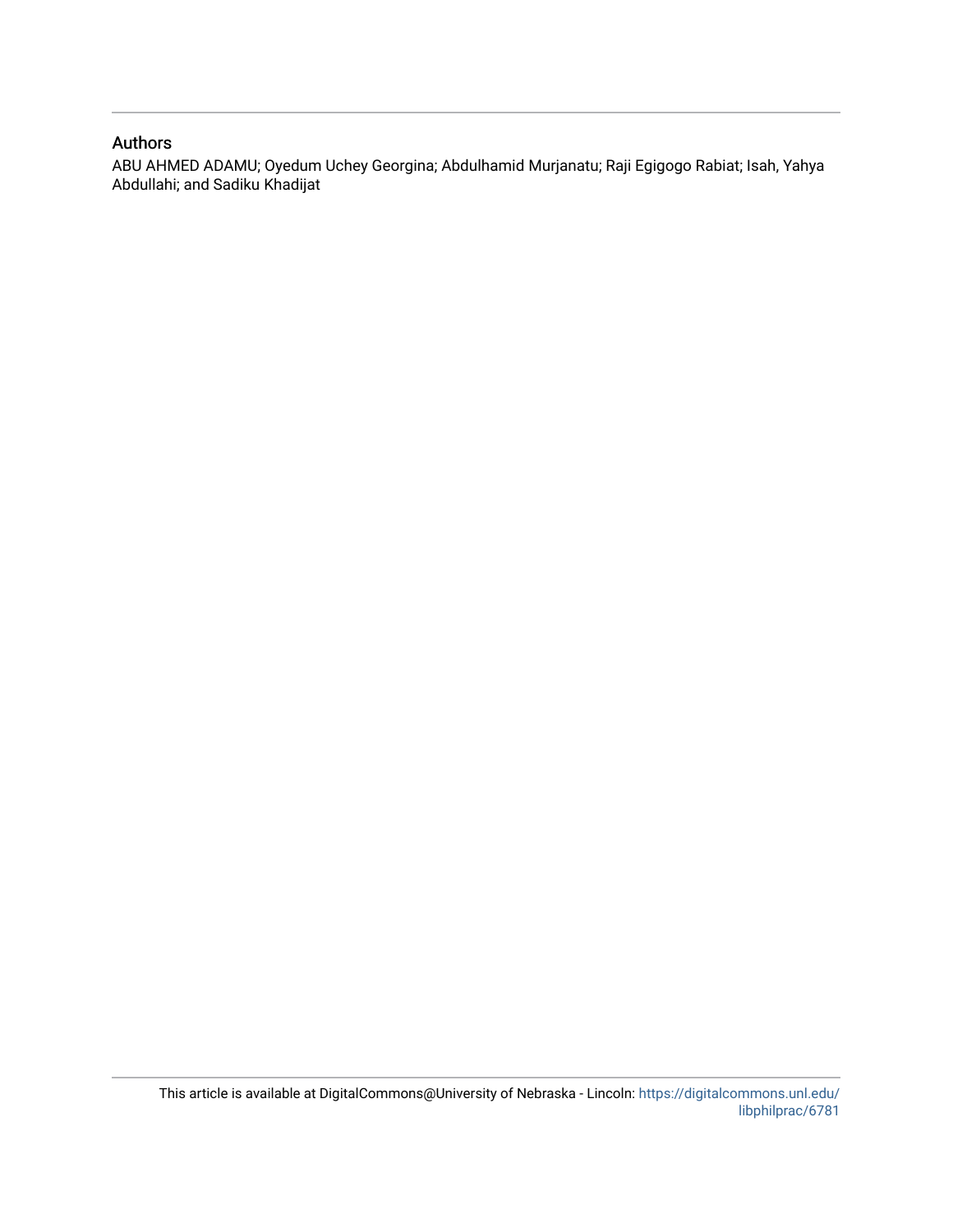# **STUDENT RESIDENCE AS FACTOR AFFECTING USE OF LIBRARY BY THE UNDERGRADUATE STUDENTS OF TWO FEDERAL UNIVERSITIES IN NORTH-CENTRAL, NIGERIA.**

**Abu Ahmed Adamu<sup>1</sup> , G.U. Oyedum (PhD) <sup>2</sup> , Abdulhamid Murjanatu<sup>3</sup> , R.E. Raji <sup>4</sup>**

#### **Isah, Yahya Abdullahi and Khadijat Sadiku**

Department of Library and Information Technology, Federal University of Technology Minna<sup>2&3</sup>, University Library, Federal University of Technology Minna<sup>1,2&3</sup> [ahmed.abu@futminna.edu.ng](mailto:ahmed.abu@futminna.edu.ng)<sup>1</sup>[georgina@futminna.edu.ng](mailto:georgina@futminna.edu.ng)<sup>2</sup>,janah@futminna.edu.ng<sup>3</sup> rabiatrajiegigogo@yahoo.com4

#### Abstract

*This study focused on student residence as factor affecting use of library by the undergraduate students of two Universities in North-Central Nigeria. It adopted a descriptive survey design and had a population of 11,732 undergraduate students from two selected federal universities in North-Central Nigeria. The study used proportionate stratified random sampling technique to sample 500 undergraduate students. Five hundred (500) copies of questionnaire were distributed and four hundred and twenty nine (429) returned; representing a return rate of 86%. The data collected were analysed using descriptive statistics of percentages as well as mean and standard deviation frequency. The decision rule for research questions one through three was based on whether the mean score value was lower than or above the criterion mean value of 2.50 benchmark. The findings of the study revealed that the use of library resources among undergraduate students is relatively low. The study also revealed that close proximity of libraries to student's hostels (36.3*%) *positively affects the undergraduate students' use of library resources though the effect is mild. Finally, the study recommended that University and Library Management in the universities studied should always consider the need for students' hostels to be located close to the university libraries. This would no doubt enhance the students' use of library.* Also, *university management should endeavour to provide Internet services in the entire campuses and hostels so as to improve the academic performance of the students.*

**Keywords:** Library Resources, Library hours, Student Residence, Undergraduate students, Universities, Use of library

## **Introduction**

Universities are important institutions that provide conducive learning environment for individuals. They are referred to as centres where individuals are trained to acquire basic research knowledge and skills in different fields of human endeavour. They are usually seen to have played an important role in the increase of social, economic, scientific, and technological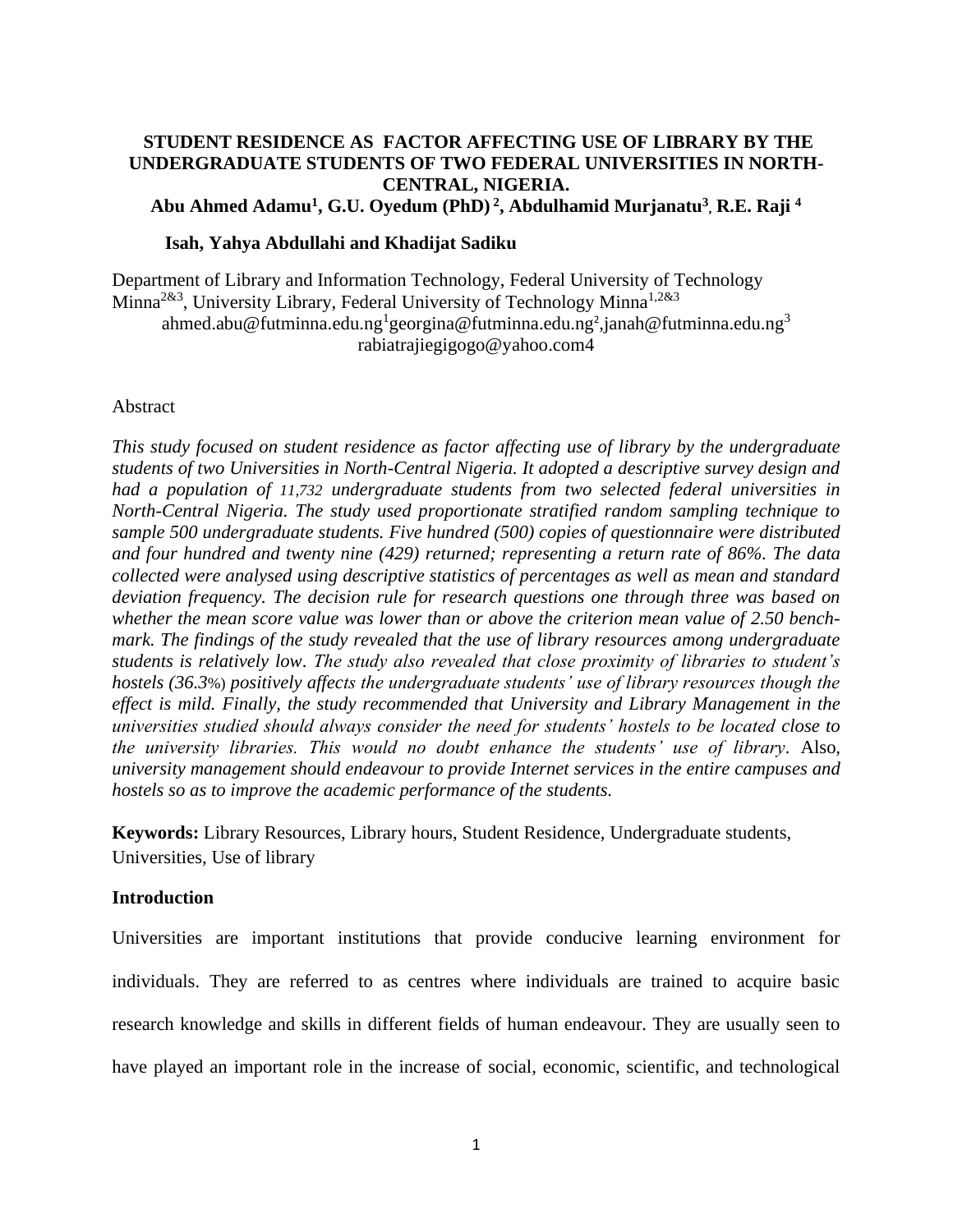manpower development of any nation. It is well known that universities provide much needed skilled manpower through training that help to develop various sectors of the nation's economy.

One of the targeted aims and objectives of many universities is to impact learning, teaching, research knowledge and community services which are needed for nation building. To support this view, Eze and Uzoigwe (2013) stressed that one of the major objectives of universities is to promote scholarship, research and learning in various fields. In order to achieve the set up goals of the universities, there is need for universities to establish well equipped libraries.

Libraries are very necessary when discussing about development of the society. They contribute to social, educational, cultural and economic growth of mankind. Oyedum (2006) states that the library is a system comprising collection of recorded knowledge, retrieval devices, users and library personnel, all associated in such a way as to maximize the knowledge transfer process. Libraries are of different types: School Library, Public Library, National Library, Special Library and Academic Libraries.

Academic libraries are very necessary when establishing universities. They are usually seen as integral part of the university system, since they support the goals of their parent institutions. Oyewusi and Oyeboade, (2009) defined university library as the scholastic heart of the university framework and its essence is to provide students and faculty members with necessary material and enabling environment that support instructing, learning and research activities in the universities.

Utilisation of library and its resources are usually important variable in determining the effectiveness of services provided by libraries. A better understanding of library use and its resources would make libraries improve in acquiring of resources and service delivery to their

2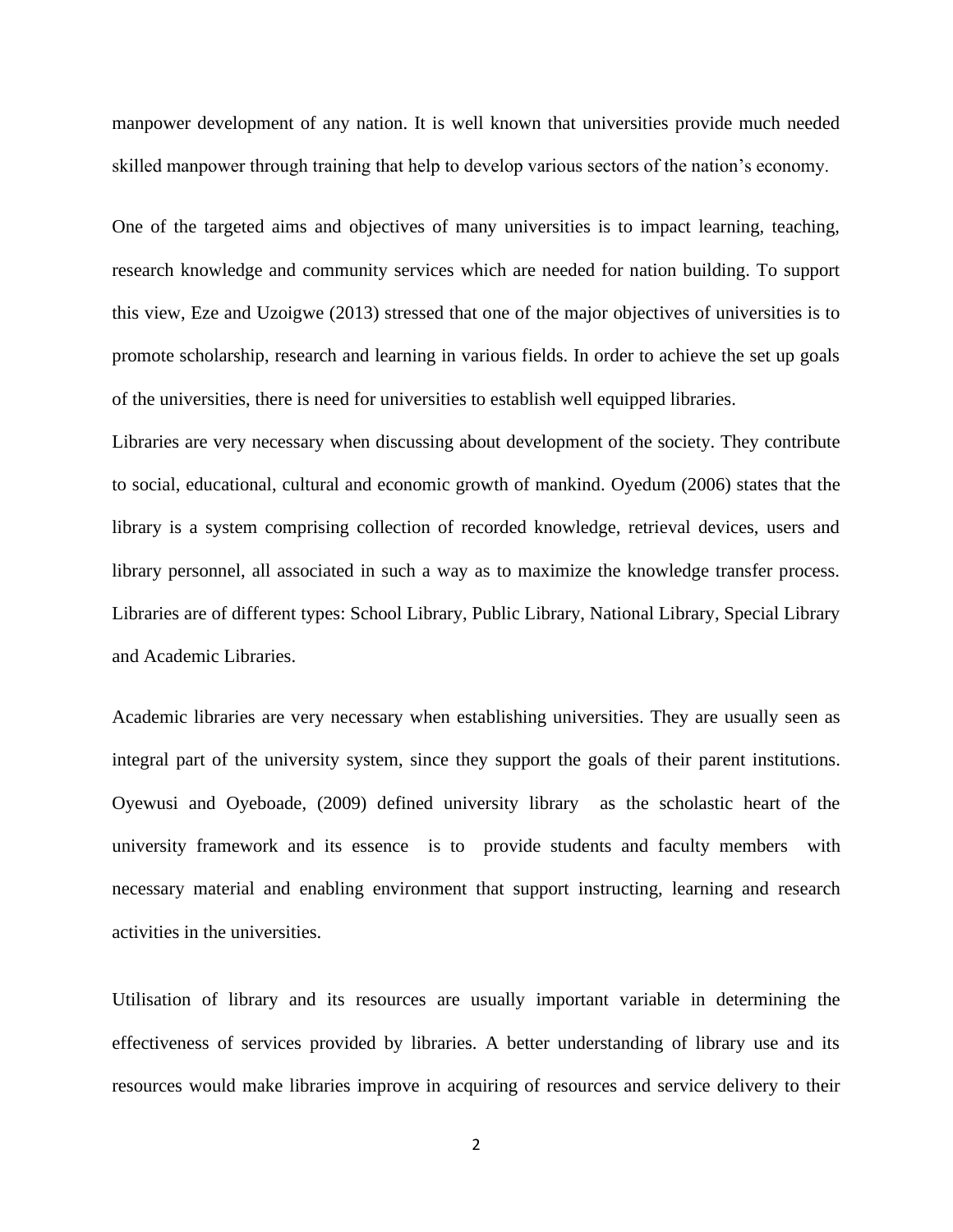users. Therefore, it is necessary for university libraries to have adequate and available resources for its users. It is a well-known fact that availability of information resources can improve use of library and its resources. Onifade, Ogbuiyi & Omeluzor (2013) argued that university libraries must ensure that their resources are used to the fullest, for the benefit of students and faculty members.

Apart from adequate library resources and services, another factor that could affect the use of library resources is students' residential places. This refers to the buildings where students are accommodated within the university environment. Student's residential buildings are usually provided either by the institution or private organisations for the institution. One of the prerequisites of locating the student's residential area is its proximity to the library. This enables the students to have maximum usage of library resources to meet their information needs. Onyike and Uche (2010) revealed that when building student hostels, proximity to the library and other library facilities such as Internet services should be considered. It should be noted that, libraries that are close to hostels usually witness frequent use and access to print and electronic resources by students unlike the libraries located far away from the hostels.

For a university library to justify its existence there is need for its resources to be fully utilised. Results from several researches and personal observations have shown that there is a low usage of library and its resources by undergraduate students (Eze and Uzoigwe, 2013). This situation has become worrisome, because adequate use of library and its resources is essential for undergraduate students to achieve their academic pursuits

# **Statement of the Problem**

University libraries usually support the objectives of universities by providing adequate library resources that enhance the intellectual performance of undergraduate students. University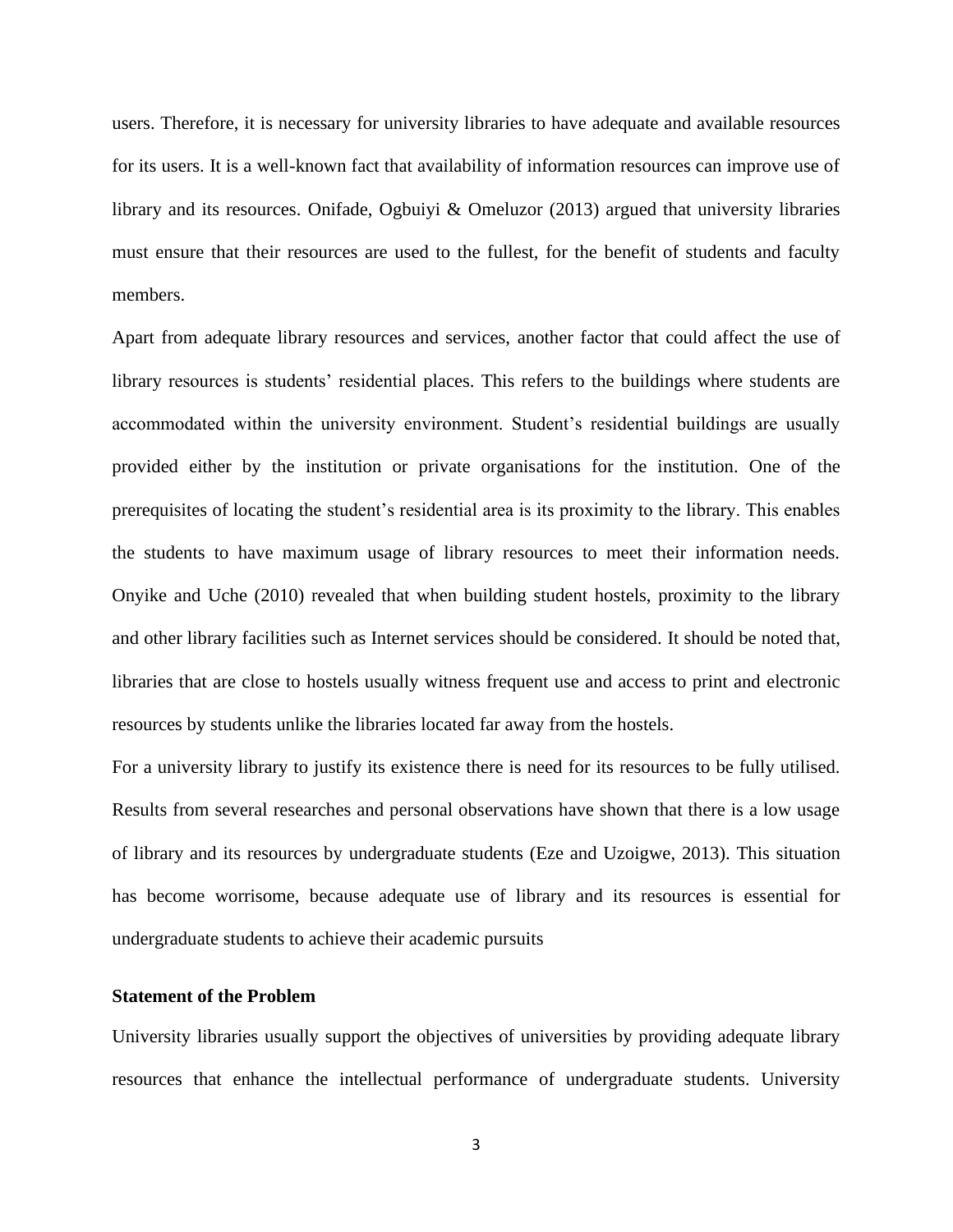management usually allocate adequate financial resources in order to equip the university library. Unfortunately several researches have revealed that there is low usage of library resources in university library.

Preliminary investigations by the researchers revealed that proximity of students' residential areas usually attract students to make use of library resources. Unfortunately, from the researchers' observations most federal university libraries in North-Central, Nigeria are underutilised despite the financial resources allocated to them. It is, therefore, necessary to investigate and find out the factors responsible for low use of library and its resources. Such knowledge is necessary in order to embark on appropriate measures to improve the student's level of library use and its resources. In the light of the foregoing, this study investigates students' residency as a factor affecting use of resources by undergraduate students of two selected universities in North Central Nigeria.

#### **Objectives of the Study**

The objectives of the study are to:

- 1. ascertain the frequency of library use by the undergraduate students of the two universities in North-Central, Nigeria.
- 2. Determine the purpose of undergraduate students visiting the library in the two studied universities
- 3. Find out the effect of students' residence on use of library and its resources by undergraduate students' in the universities.

#### **Research Questions**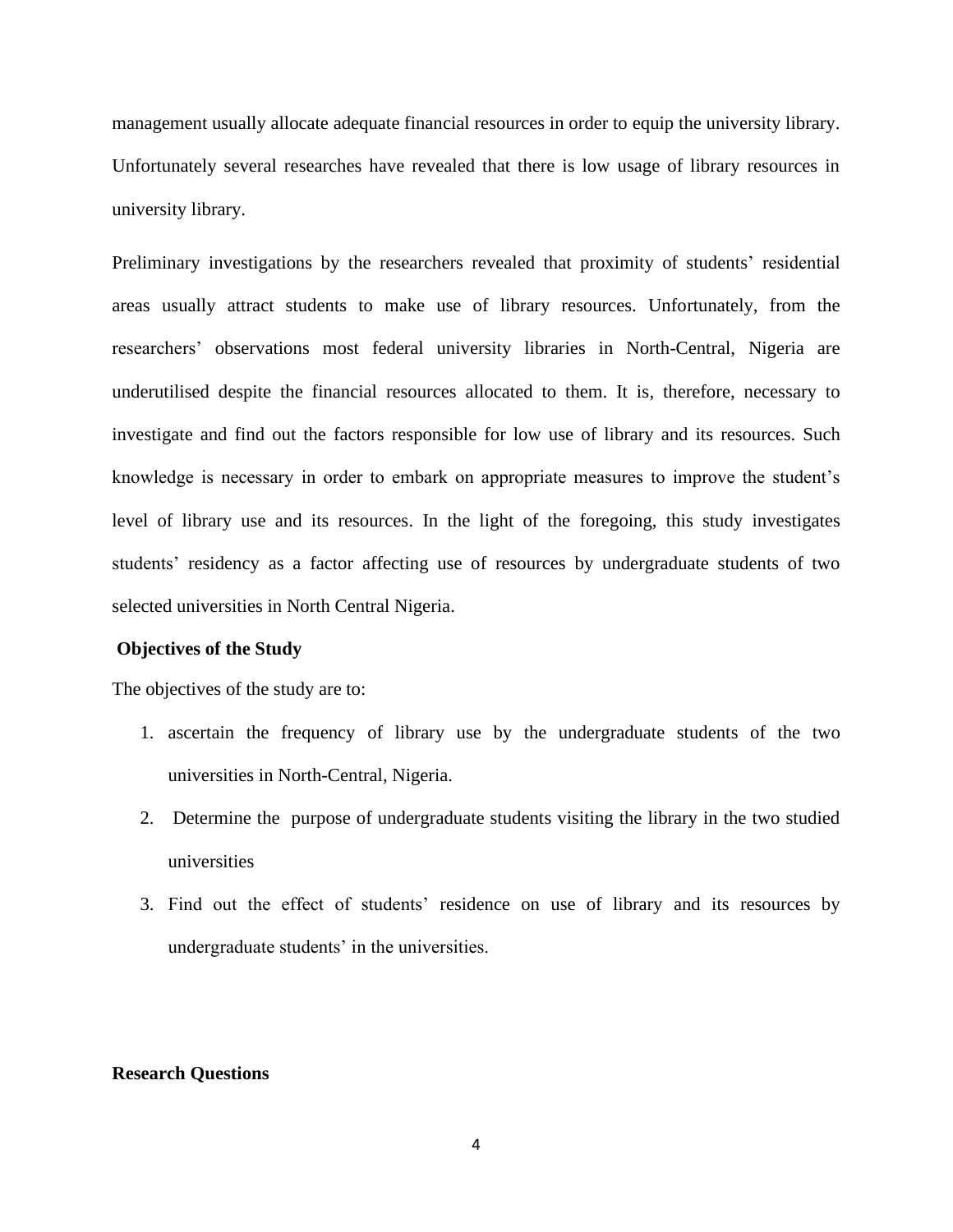The study was guided by the following research questions:

- 1. What is the frequency of library use by the undergraduate students of the two universities in North Central Nigeria?
- 2. What is the purpose of undergraduate students visiting the library in the two studied universities?
- 3. What is the effect of students' residence on use of library and its resources by undergraduate students in the universities?

#### **Literature Review**

In recent years, university libraries across the globe have become more useful in the areas of providing enabling environment and provision of adequate resources for the benefit of the undergraduate students. However, these resources have not been fully utilised. Several researches conducted in the area of use of library and its resources could not profound solution for underutilization of library resources. These studies intend to identify students' residency as the major challenge for underutilisation. In view of this, Onifade, *et al.* (2013) revealed that university libraries must make sure that the resources within their libraries are well utilized as this is essential for better performance of undergraduate students. Similarly, Olorunfemi, Mostert and Ocholla, (2012) stressed that for law students to accomplish their educational objectives there is need for them to make effective use of the library resources relevant to their study. Effective utilisation of library resources is very important to undergraduate students especially the law students who need a lot of literature to satisfy their information needs.

Several studies on use of library resources have showed that use of library among the undergraduate students is low. This is attributed to the fact that most of the undergraduate students usually visit the library not to consult library resources but for pleasure or to see friends.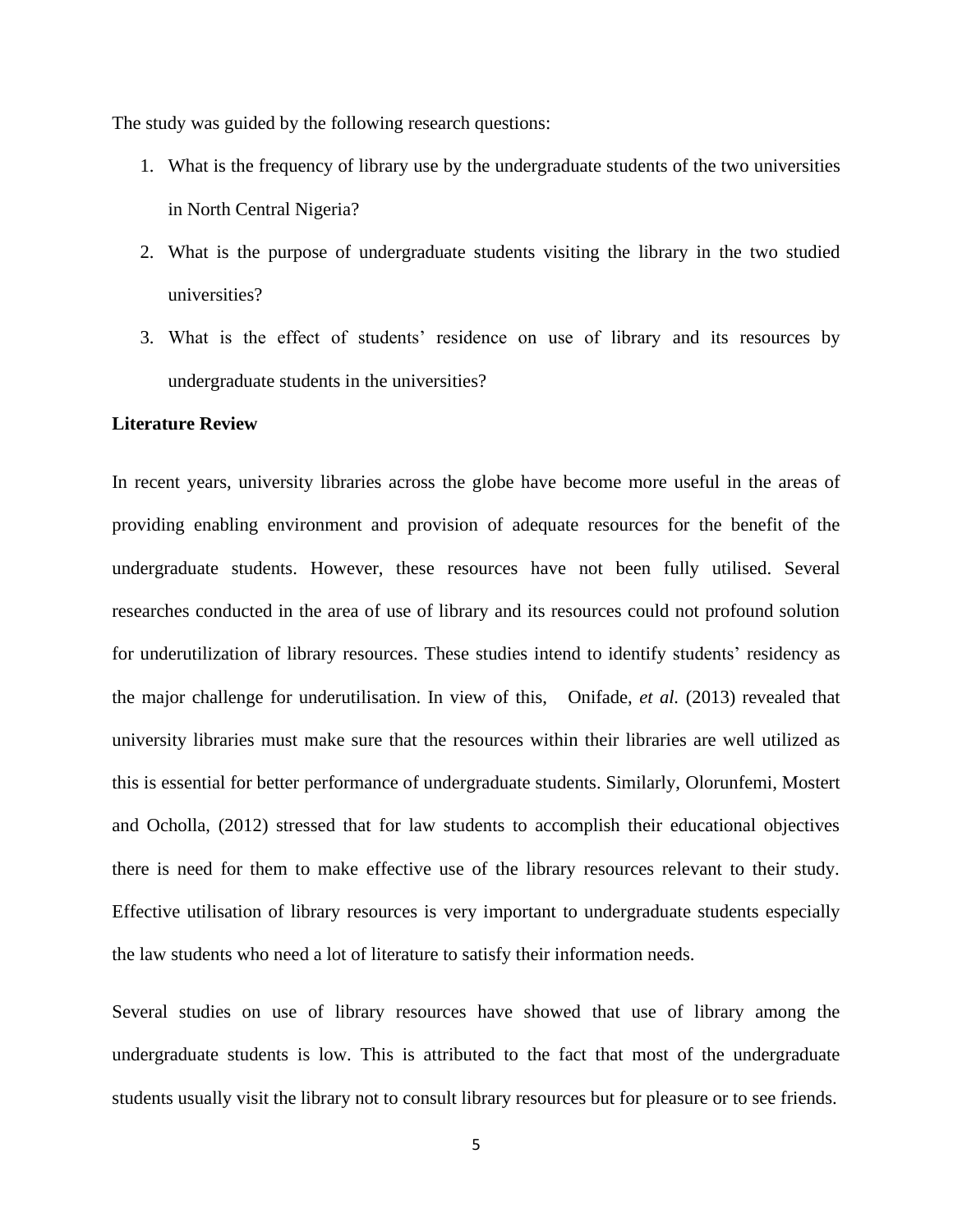Owusu-Acheaw and Larson (2014) stated that many of the students are aware of the availability of library resources, but only few make effective use of library resources and even the few that make use of it are faced with difficulties in retrieving materials from the shelves. This shows that there is heavily decreasing level of utilization of library resources by students of Koforidua Polytechnic, Ghana since majority of the students occasionally make use of the library.

It is generally believed that the locating of students' residential areas in any tertiary institution is essential for their academic achievement. Thus, it is expected that when citing student's hostels, close proximity to basic facilities of students such as libraries or reading rooms should be put into consideration for effective utilisation of the facilities. Onyike and Uche (2010) mentioned that when building students' hostels, proximity to the library and other library facilities such as Internet services should be considered. Similarly, in stressing the need for hostels' proximity to library Aluko (2011) stated that the significance and advantages of evaluating the undergraduate lodging in University of Lagos is due to the cost of transportation. Thus, closeness to class territory is normally a noteworthy determinant of understudies dwelling in campus.

In another study Kwadzo, (2014) reported that around 74% of the understudies utilised library, a greater part of the respondents, 70.7% utilised the faculty library more than any other library. The main reason for using the library was because of its proximity to their hostels, as well as the need to use the Internet facilities available in the library. The inadequacy of the existing housing facilities has led to underutilisation of library resources. The aforementioned studies have discussed the dissatisfaction of undergraduate students on the existing university facilities such as the libraries and students' hostels; however, they did not discuss their effect on undergraduate student's access to library resources. This study intends to investigate the effect of students' residency on undergraduates' use of library resources.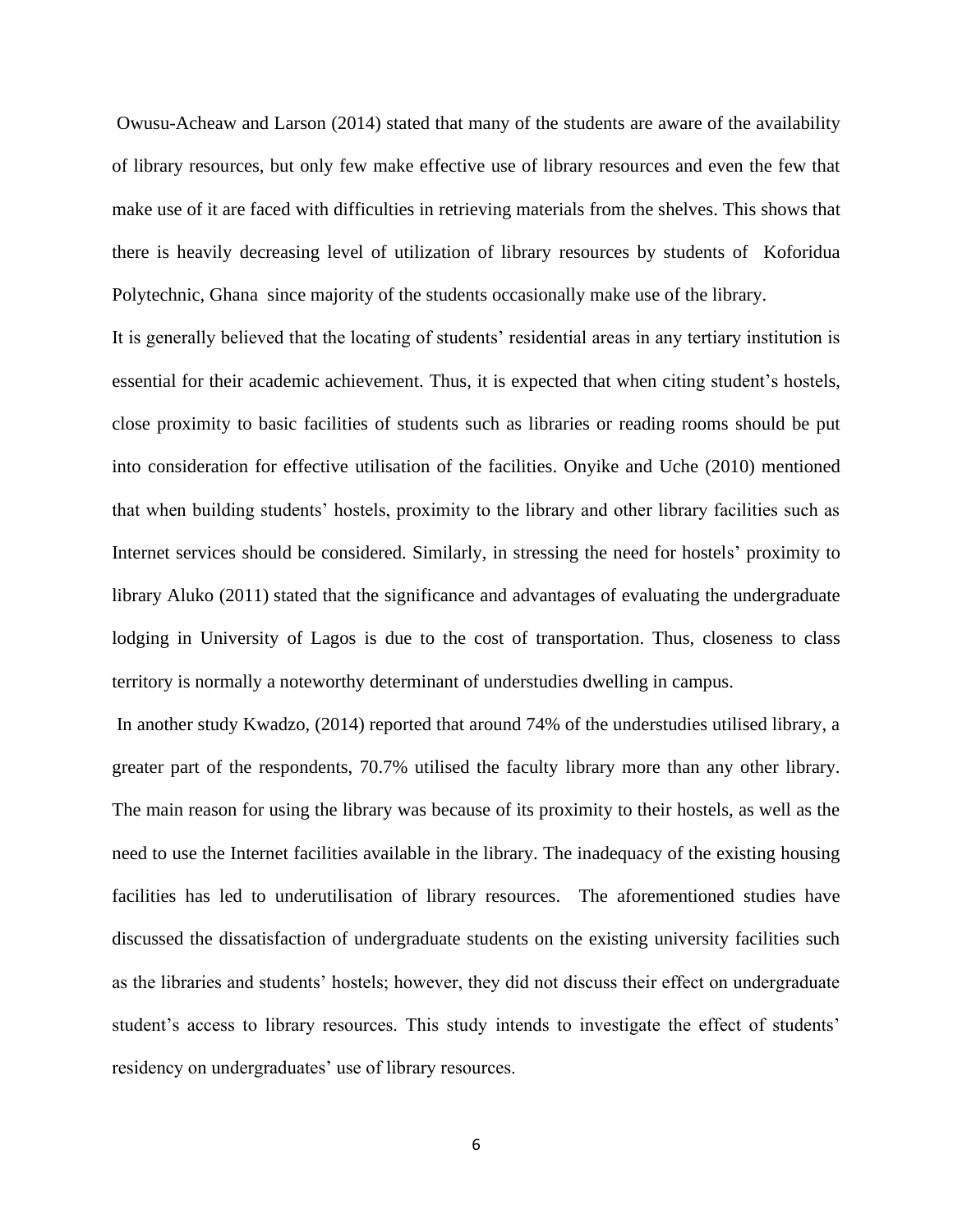#### **Research Methodology**

For the purpose of this study, descriptive survey research design was adopted. A total of 11,732 undergraduate students was the population for the study. The study used proportionate stratified random sampling technique to sample 500 undergraduate students from two Federal Universities in North-Central, Nigeria namely Federal University of Technology Minna which is a technological base university were undergraduate students were randomly selected from faculties of Engineering and Education why in University of Ilorin, student were also selected from faculties of arts and social sciences. Five hundred (500) copies of the questionnaire were distributed and four hundred and twenty nine (429) returned; representing a return rate of 86%. The data collected were analysed using descriptive statistics of percentages as well as mean and standard deviation frequency. The decision rule for research questions one through three was based on whether the mean score value was lower than or above the criterion mean value of 2.50 bench-mark on a 5 point scale.

#### **Data Presentation**

| <b>Profile</b>    | <b>Frequency</b> | Percentage $(\% )$ |  |
|-------------------|------------------|--------------------|--|
| <b>University</b> |                  |                    |  |
| Unilorin          | 234              | 47                 |  |
| <b>FUTM</b>       | 195              | 39                 |  |
| <b>TOTAL</b>      | 429              | 86                 |  |
| Gender            |                  |                    |  |
| Male              | 295              | 69                 |  |
| Female            | 134              | 31                 |  |
| <b>TOTAL</b>      | 429              | 100                |  |
| <b>Faculties</b>  |                  |                    |  |
| Arts              | 103              | 24                 |  |
| Social science    | 131              | 31                 |  |
| Engineering       | 131              | 31                 |  |
| Education         | 64               | 14                 |  |
| <b>TOTAL</b>      | 429              | <b>100</b>         |  |

|  |  |  | Table 1: Demographic characteristics of respondents |
|--|--|--|-----------------------------------------------------|
|  |  |  |                                                     |

Table 1 shows the breakdown of the copies of the questionnaire returned. The Table shows that 234 (47%) copies of the questionnaire were returned from University of llorin and Federal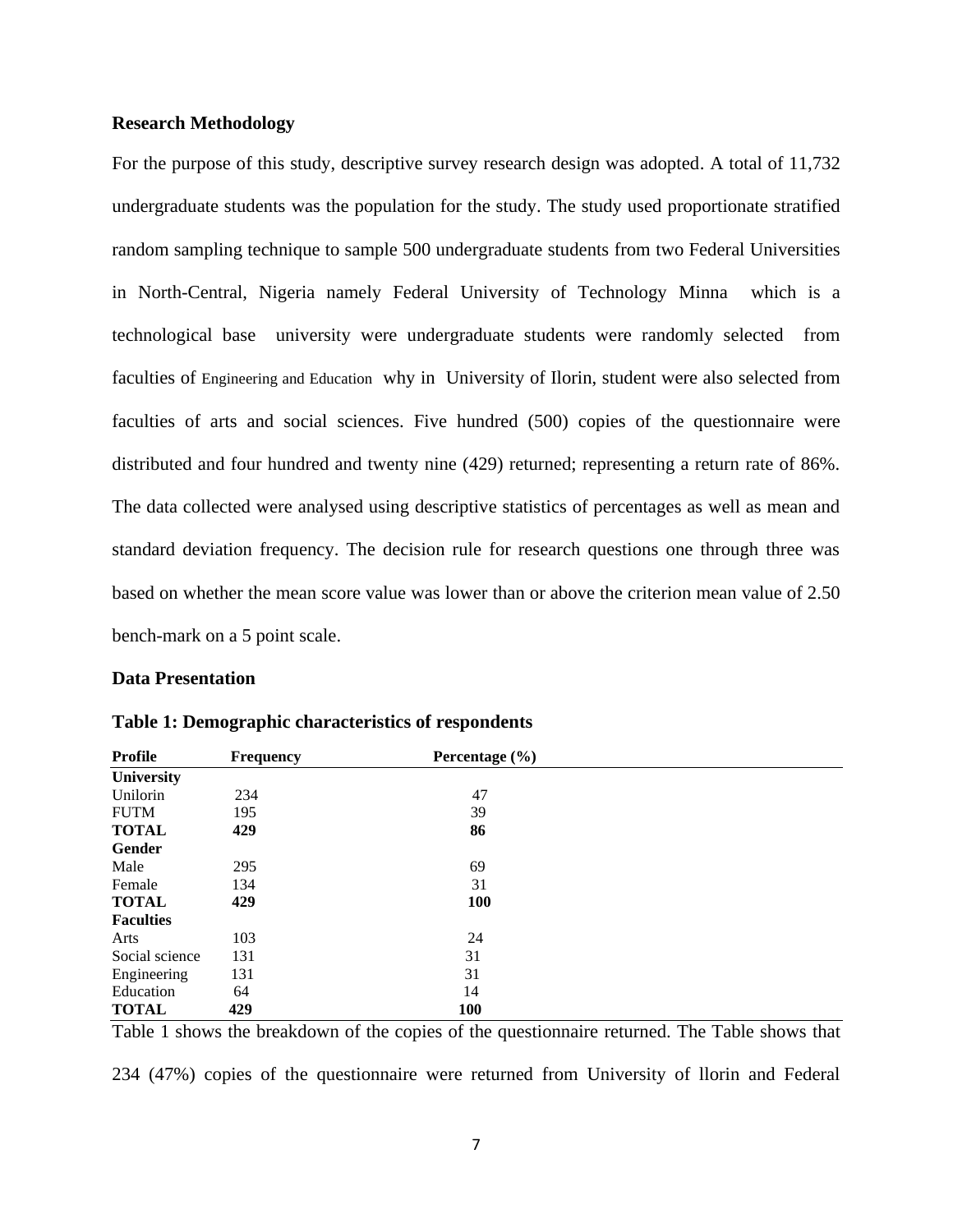University of Technology Minna returned 195 (39%) copies of the questionnaire. The General response rate was 86% success. Table 1 also showed that 295 (69%) of the respondents were males, while 134 (31%) of them were females.

The Table equally revealed that 131(31%) of the respondents were the majority and they came from the Faculties of Arts and Engineering, 103(24%) of the respondents were from Social Sciences, while 64 (14%) of them were from Faculty of Education.

| S/N <sub>0</sub> | <b>Statements</b>                      | <b>SA</b><br>(4)  | A<br>(3)          | D<br>(2)           | <b>SD</b><br>$\bf(1)$ | $\overline{x}$ | $\sigma$ |
|------------------|----------------------------------------|-------------------|-------------------|--------------------|-----------------------|----------------|----------|
| 1                | I visit the library daily              | 99<br>$(27.80\%)$ | 51<br>$(11.80\%)$ | 59<br>$(13.70\%)$  | 120<br>$(46.70\%)$    | 2.21           | 1.29     |
| 2                | I visit the library twice<br>a week    | 96<br>$(22.30\%)$ | 52<br>$(11.80\%)$ | 120<br>$(27.80\%)$ | 200<br>$(46.40\%)$    | 2.01           | 1.18     |
| 3                | I visit the library thrice<br>a week   | 266<br>(61.70%)   | 53<br>$(11.80\%)$ | 44<br>$(10.20\%)$  | 54<br>$(12.50\%)$     | 3.26           | 1.07     |
| 4                | I visit the library once a<br>month    | 51<br>$(11.80\%)$ | 54<br>$(11.80\%)$ | 50<br>$(11.60\%)$  | 293<br>$(68.00\%)$    | 1.63           | 1.05     |
| 5                | I visit the library once a<br>semester | 83<br>$(19.30\%)$ | 55<br>$(11.80\%)$ | 63<br>$(14.60\%)$  | 275<br>$(63.80\%)$    | 1.76           | 1.17     |

**Table 2: Frequency of library use and its resources**

**Key: SA** (4) = Strongly agree A (3) = Agree D (2) = Disagree SD (1) = strongly disagree, Mean=  $\overline{x}$ **Standard deviation=**

Table 2 revealed that out of the five items listed for students to indicate the extent they make use of the federal university libraries and their resources in North-Central Nigeria, only one of the items yielded high mean score of 3.26 which was above the 2.50 mark on the 4-point Likert scale with the statement; I visit the library thrice in a week. All the other four items produced low mean values below 2.50, these items include item 1: I visit the library daily ( $\bar{x}$  =2.21); item 2: I visit the library twice a week ( $\bar{x}$  = 2.01); item 4: I visit the library once a month ( $\bar{x}$  = 1.63); item 5: I visit the library once a semester ( $\bar{x}$  =1.76).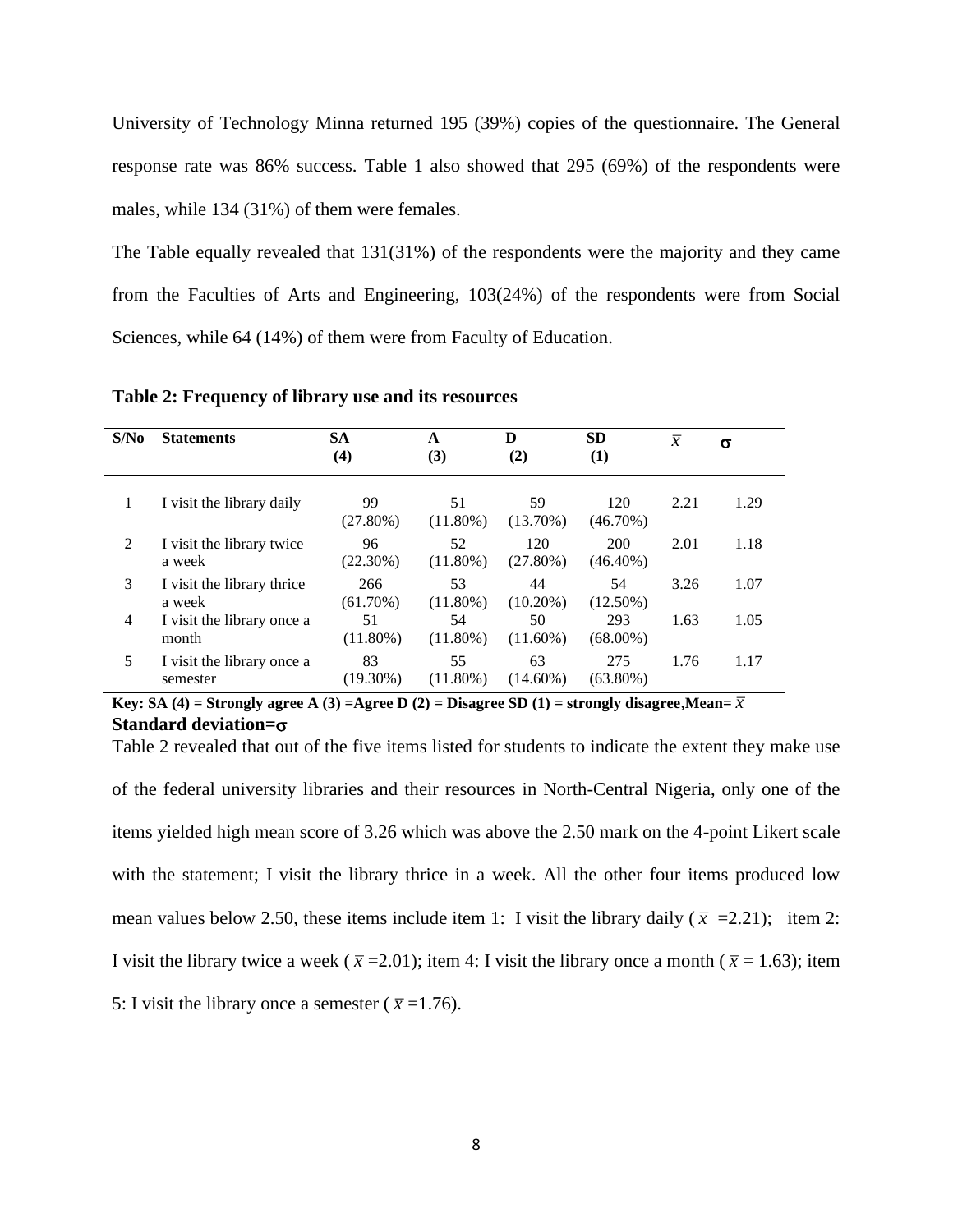|  | Table 3: Purpose of visiting the library |
|--|------------------------------------------|
|  |                                          |

|      |                        | <b>SA</b>   | A             | D           | <b>SD</b>   |                |          |
|------|------------------------|-------------|---------------|-------------|-------------|----------------|----------|
| S/NO | <b>Statement</b>       | (4)         | (3)           | (2)         | (1)         | $\overline{x}$ | $\sigma$ |
|      | To access E-resources  | 247(57.3%)  | $117(27.1\%)$ | $26(6.0\%)$ | $39(9.6\%)$ | 3.33           | 0.94     |
| 2    | To read and study      | 312(72.4%)  | 56(13.1%)     | $30(7.1\%)$ | $31(7.4\%)$ | 3.51           | 0.90     |
|      |                        |             |               |             |             |                |          |
|      | To borrow books for    |             |               |             |             |                |          |
| 3    | Assignment             | 205(47.6%)  | 111(25.7%)    | 89(20.8%)   | 24(5.9%)    | 3.15           | 0.94     |
|      | To prepare for         |             |               |             |             |                |          |
| 4    | Examination            | 321(74.5%)  | $65(15.1\%)$  | $24(5.6\%)$ | $19(4.8\%)$ | 3.60           | 0.79     |
|      |                        |             |               |             |             |                |          |
|      | To consult journal for |             |               |             |             |                |          |
| 5    | my research work       | 298 69.1%   | 120(27.8%)    | $7(1.8\%)$  | $4(1.3\%)$  | 3.66           | 0.56     |
| 6    | For pleasure           | $40(9.3\%)$ | 29(6.7%)      | 330(76.6%)  | 30(7.4%)    | 2.18           | 0.69     |

Key: SA (4) = Strongly agree A (3) = Agree D (2) = Disagree SD (1) = strongly disagree. Mean=  $\bar{x}$  standard deviation= $\sigma$ 

Table 3, Shows that the respondents were provided with six items to indicate their purpose of visiting federal university libraries in North-Central Nigeria. Out of the six items, five of them produced high mean scores. These five items include the following statements: Item 1 to access E-resources ( $\bar{x}$  =3.33); item2: To read and study ( $\bar{x}$  =3.51); item 3: To borrow books for assignment ( $\bar{x}$  =3.15); item 4: To prepare for examination ( $\bar{x}$  =3.60); item5: To consult journals for research work. Only one item which stated that they visit the library for pleasure ( $\bar{x}$  = 2.18) produced low mean value below 2.50 benchmark.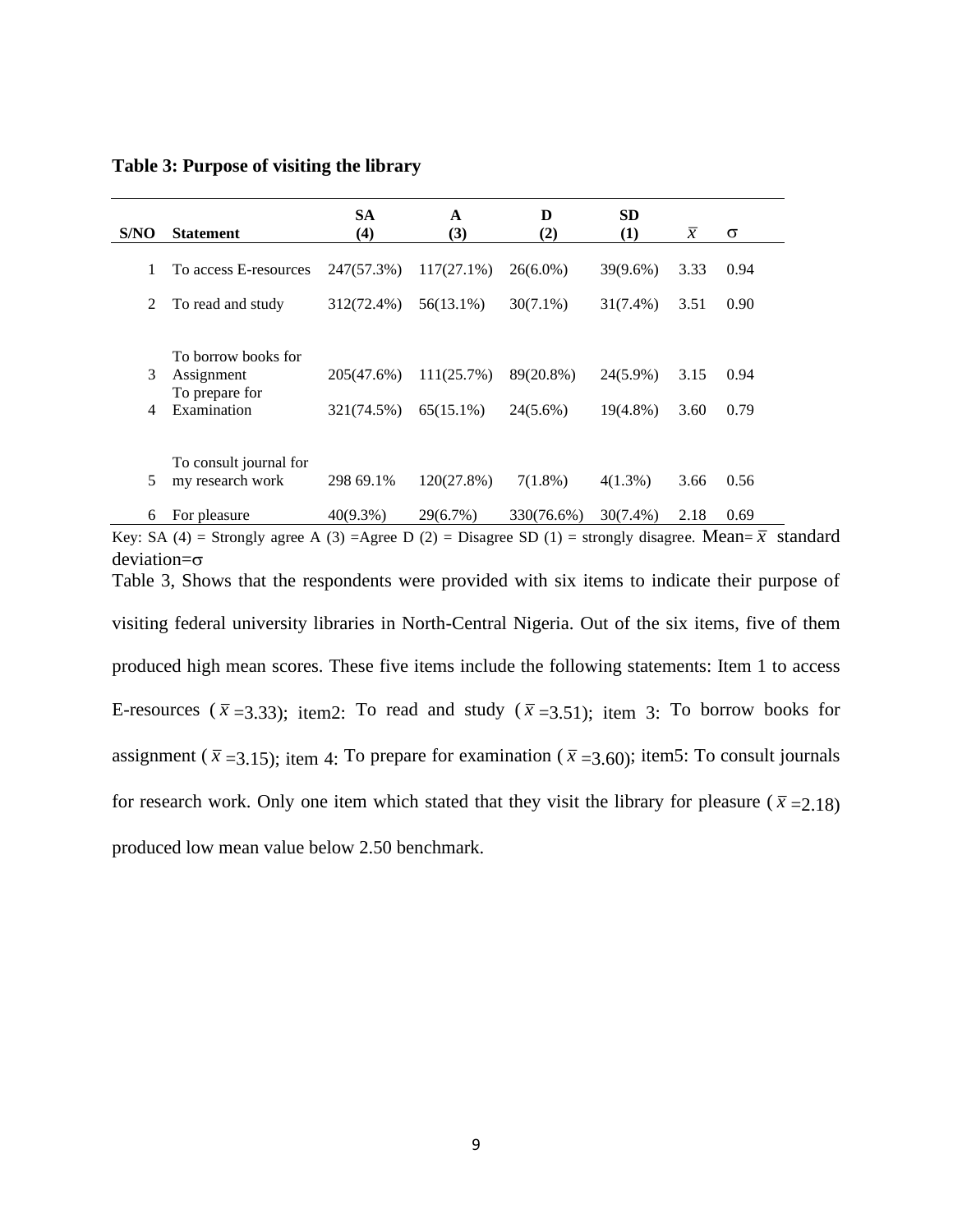| S/NO           | <b>Statements</b>                                                                                      | <b>SA</b><br>(4) | $\mathbf{A}$<br>(3) | D<br>(2)     | <b>SD</b><br>(1) | $\overline{x}$ | $\sigma$ |
|----------------|--------------------------------------------------------------------------------------------------------|------------------|---------------------|--------------|------------------|----------------|----------|
| 1              | Close proximity<br>of library to<br>hostel<br>encourage my<br>use of library<br>for my<br>assignment   | 157<br>36.3%     | 170<br>39.4%        | 66<br>15.7%  | 36<br>8.6%       | 3.01           | 0.9      |
| $\mathfrak{D}$ | The availability<br>of library WIFI<br>in the hostel<br>assist my<br>research                          | 112<br>25.9%     | 170<br>39.7%        | 47<br>10.9%  | 100<br>23.5%     | 2.68           | 0.98     |
| 3              | The closeness<br>of off-campus<br>accommodation<br>to library<br>improve my<br>academic<br>performance | 120<br>30.7%     | 27<br>6.8%          | 156<br>36.6% | 112<br>25.9%     | 2.21           | 1.01     |
| $\overline{4}$ | I can access<br>library E-<br>resources from<br>off-campus for<br>my research                          | 96<br>22.4%      | 50<br>11.6%         | 203<br>47.5% | 80<br>18.5%      | 2.42           | 1.02     |

#### **Table 4: The extent that students' residency affects use of library resources**

Key: SA (4) = Strongly agree A (3) = Agree D (2) = Disagree SD (1) = strongly disagree Mean=  $\bar{x}$  standard deviation= $\sigma$ 

Result of Table 4 reported that out of the four items provided for students to identify the extent students' residency affect their use of federal university libraries and its resources in North-Central Nigeria; two of the items had high mean scores which were above the 2.50 bench mark. These items include item 1: close proximity of library to hostel encourages my use of library for my assignment  $(\bar{x}$  3.01), item 2: the availability of library WIFI in the hostel assists my research  $(\bar{x} = 2.68)$ . The other two items, the closeness of off-campus accommodation to library improves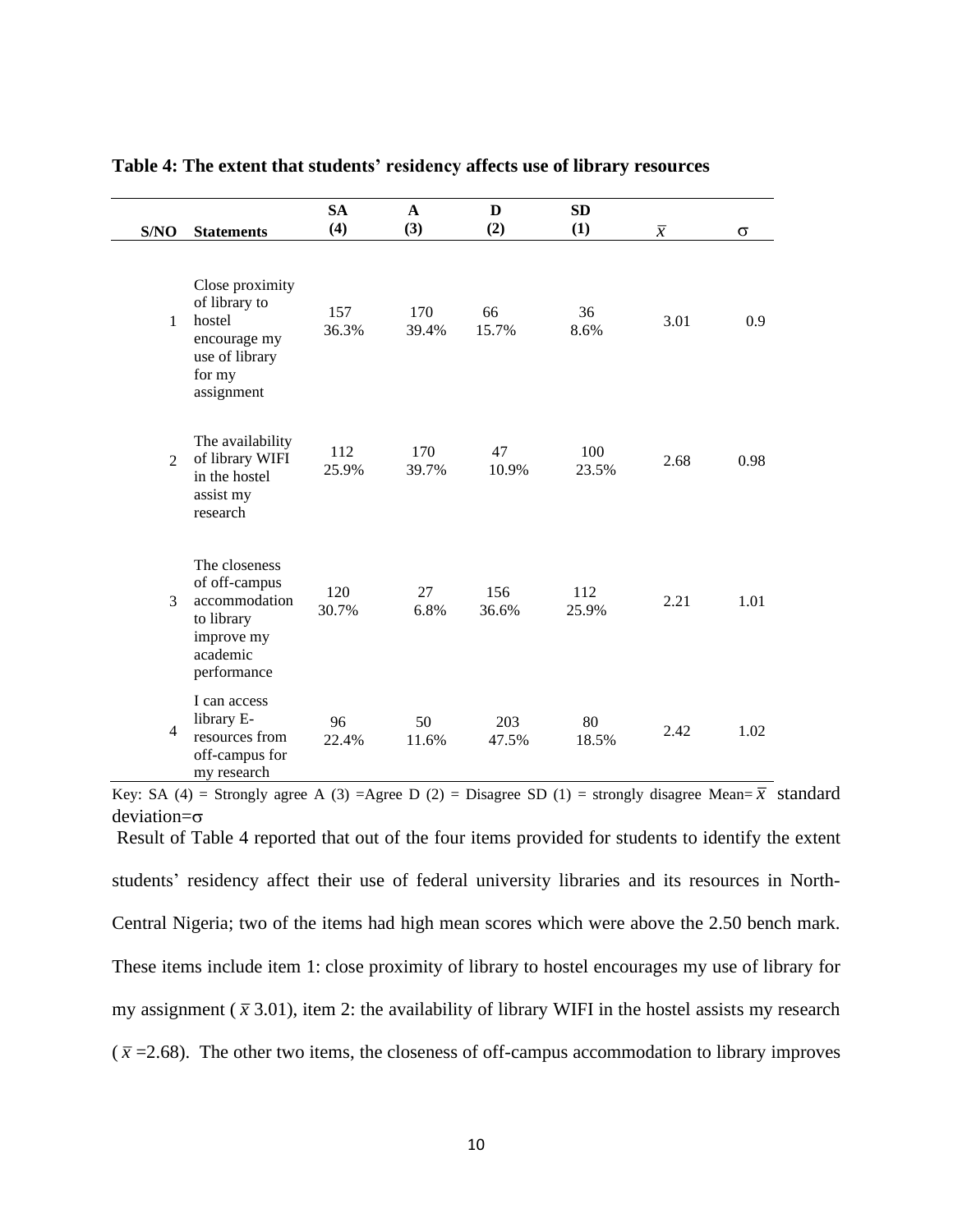our academic performance ( $\bar{x}$  =2.21), and we can access library E- resources from off-campus for our research ( $\bar{x}$  =2.42) produced low mean scores below the 2.50 bench mark.

#### **Discussion of the Findings**

Table 2 revealed that the use of library by the undergraduate students in North-Central, Nigeria is low. Probably the reason behind this could be because we are in ICT age and Internet facilities are available to everybody including the students. This finding is similar to that of Oyedum, Abduldayan., & Chuks-ibe (2014) disclosed that there is low patronage of library resources in Nigerian Federal Universities as well as Onwudinjo, Ogbonna and Nwadiogwa (2015) who revealed that the use of library by law students is relatively low.

Table 3 showed that the purpose of visiting the library is to read and study, prepare for examinations, consult journals, access e-resources and borrow books for assignments. However, few students visited the library for pleasure. This implies that undergraduate students in North-Central, Nigeria use the library for their academic activities. This is not surprising because most of the students that use the library are final year students who were writing their project. This is in line with the findings of Dongardive (2015) that revealed that the majority of the respondents used e-resources in preparing lecture notes, while other respondents use e- resources for the purpose of ongoing research and thesis/research work.

Table 4 revealed that students' residency is one of the key factors that encourage students' use of library resources. Previous studies have showed that there is a relationship between students' residency and use of library resources for effective use of university library. Proximity of students' resident to library would attract students to use library resources which in turn improves their academic performance. The findings of this study also showed that proximity of library to hostels and availability of library WIFI in the hostels encourage use of library and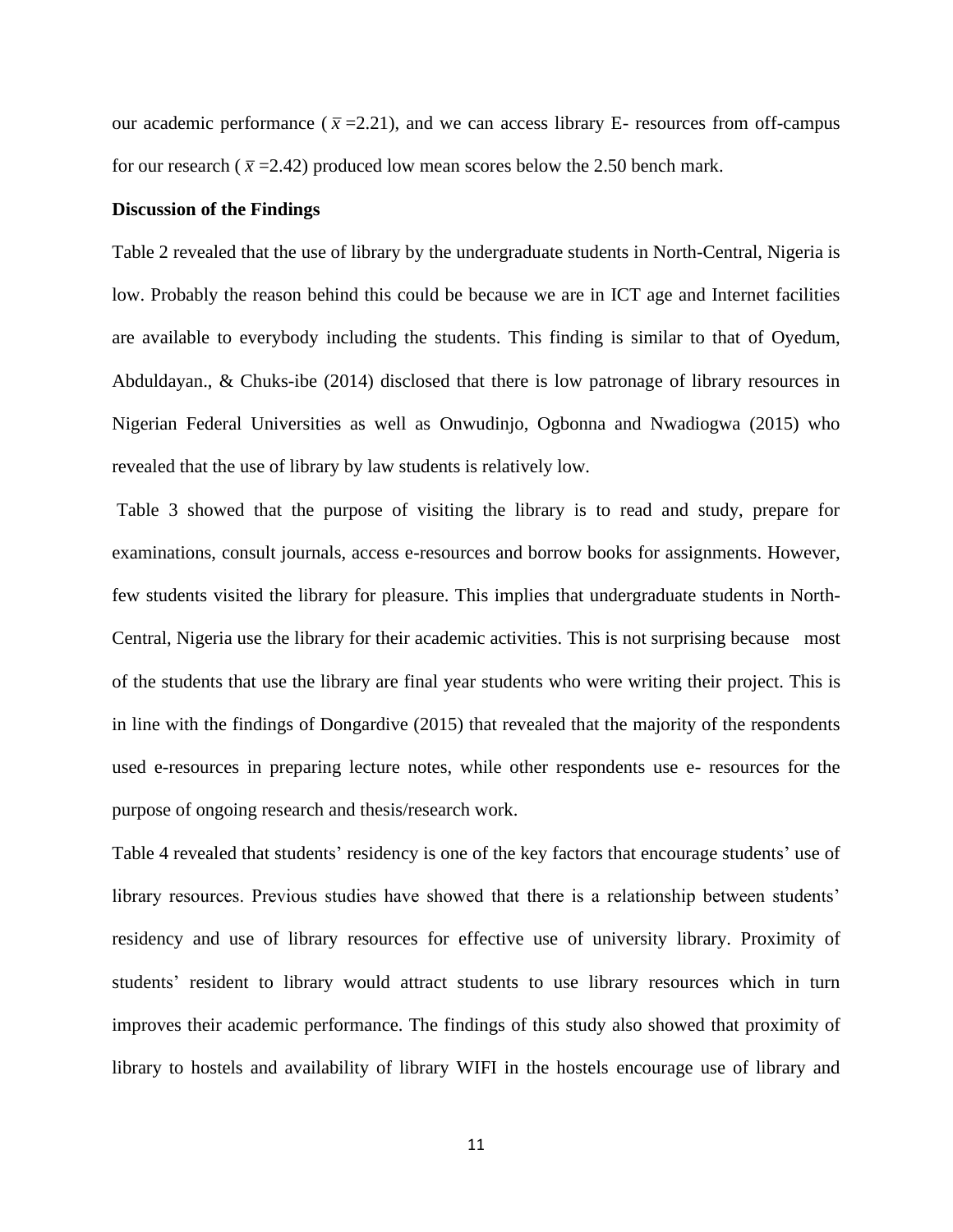assist students in their assignments and researches. This shows that students' use of library is influenced by the proximity of their library to the hostels. The above finding agrees with the study of Kwadzo (2014) who observed that the main reason for using the library by the students was because of its proximity to their hostels, as well as the need to use the Internet facilities available in the library.

#### **Conclusion**

Based on the findings of the study, one could conclude that student's residence is an important variable for effective use of library resources by the undergraduate students in the two universities studied in North-Central, Nigeria. It is therefore essential to create awareness of the use of libraries in North-Central Nigeria as well as stress the need for students' hostels to be located close to the library buildings. Once these issues are adequately addressed, it is expected that the use of library resources among undergraduate students in North-Central, Nigeria will tremendously improve.

#### **Recommendations**

Based on the findings of the study, the following recommendations are hereby provided:

- 1. University and library management in the universities studied should always consider the need for students' hostels to be located close to the university libraries. This would no doubt enhance the students' use of library.
- 2. University management should endeavor to provide Internet in the entire campuses and hostels so as to improve the academic performance of students.
- 3. Library management should create awareness on the importance of library to undergraduate students' academic achievement.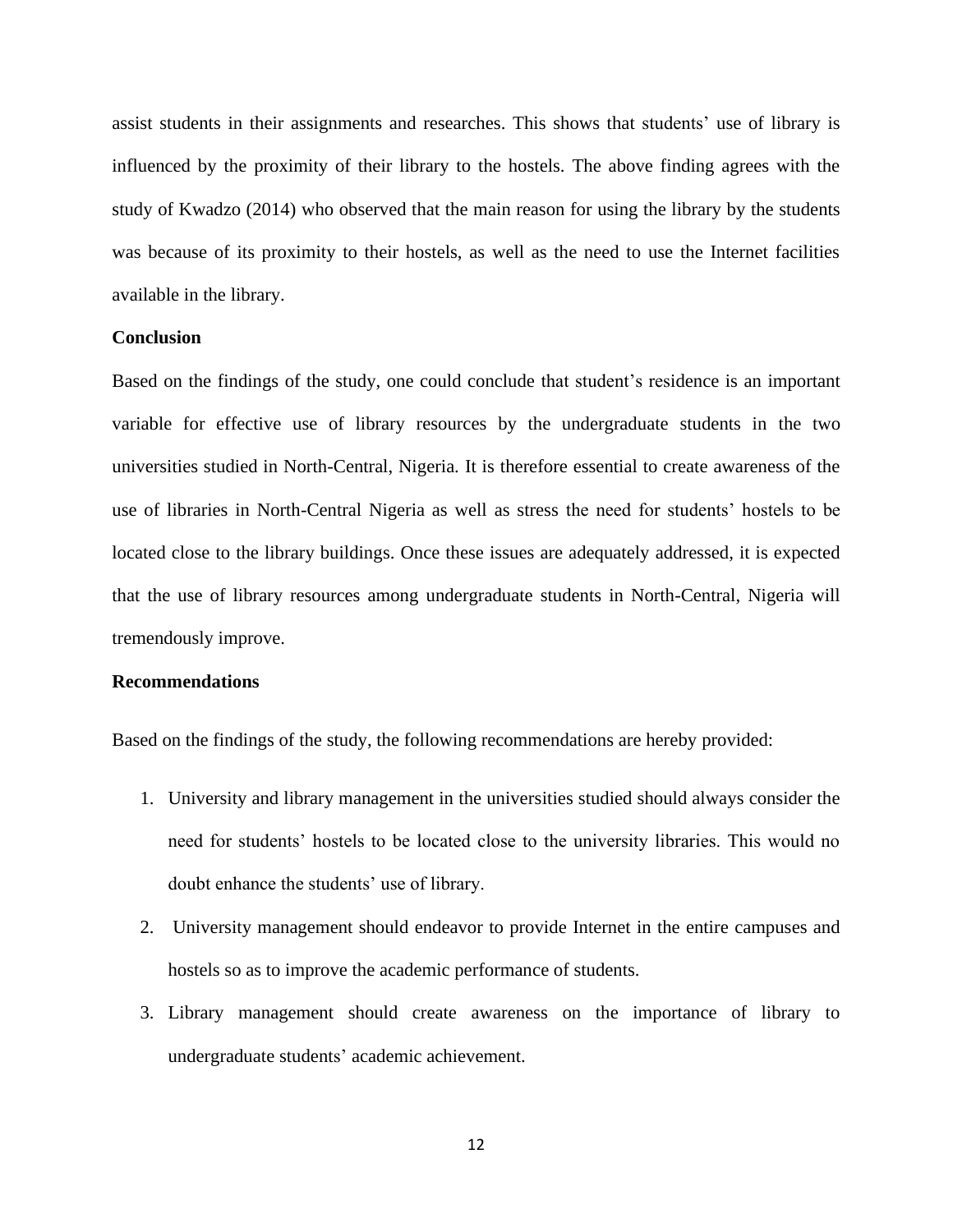#### **REFERENCES**

- Aluko, O.E. (2011). The Assessment of housing situation among students in the university of Lagos.*African Research Review*, 2(3), 104-118. Retrieved from http//www.ajol.info/ index.phd/afrrev/55434..
- Dongardive, P. (2015). Use of electronic information resources at collage of Dry land Agricultureand Natural Resources, Mekelle University Ethiopia. *Internationa Journal of Library and Information Science*, 2(2), 55-68. Retrieved from http//www.academic journals.org/useofelectronicinformationresource.pdf.
- Eze, J. U.& Uzoigwe,C.U. (2013). The Place of Academic Libraries in Nigerian University Education: Contribution to the Education for all iniative. *International Journal of Library and Infromation Science*,432-438. Retreived from http//www.academicjournal.org/ place\_of\_academic\_libraries.pdf.
- Kwadzo, G. (2014). Access to library resources by sandwich diploma students in the University of Ghana. *International Journal of Academic Library and Information Science,*2(1),36- 45. Retreived from http//www.academicjournals.org/accesstolibraryresources.pdf.
- Olorunfemi, D.,Mostert,B.& Ocholla, D. (2012). Information seeking behaviour of law students in developing country. *Library philosophy and practice (e-journal),* 5(1),23-28. Retreived from http//www.digitalcommons.unl/InformationSeekingBahaviour/view content/co.
- Onifade, F. N.,Ogbuiyi,S.U& Omeluzor, S.U. (2013). Library resources & services utilization By post-graduate in Nigeria private universities. *International Journal of Library and Information Science*, 3(2), 289-294. Retrieved from http//www.academicjournals.
- Onwudinjo, O. T.,Ogbonna, U.A.& Nwadiowa, O.J. (2015). Utilization of law library collections for improving academic performance by undergraduate law students of Nnamdi Azikiwe university, Awka . *Library Philosophy and Practice (e-journal),*7(2), 1-12.Retrieved from http//www.digitalcommons.unl/utilisationoflawlibrarycollections/ viewcontent/co.
- Onyike, J. A.& Uche, O.N. (2010). An assessment of the management of the students hostels of tertiary institutions in Owerri, Imo State. *Tropical Bult Environment Journal,*3(2),12-20. Retrieved from http//www. thejournal.com/Onyike\_Vol\_3\_No.2/